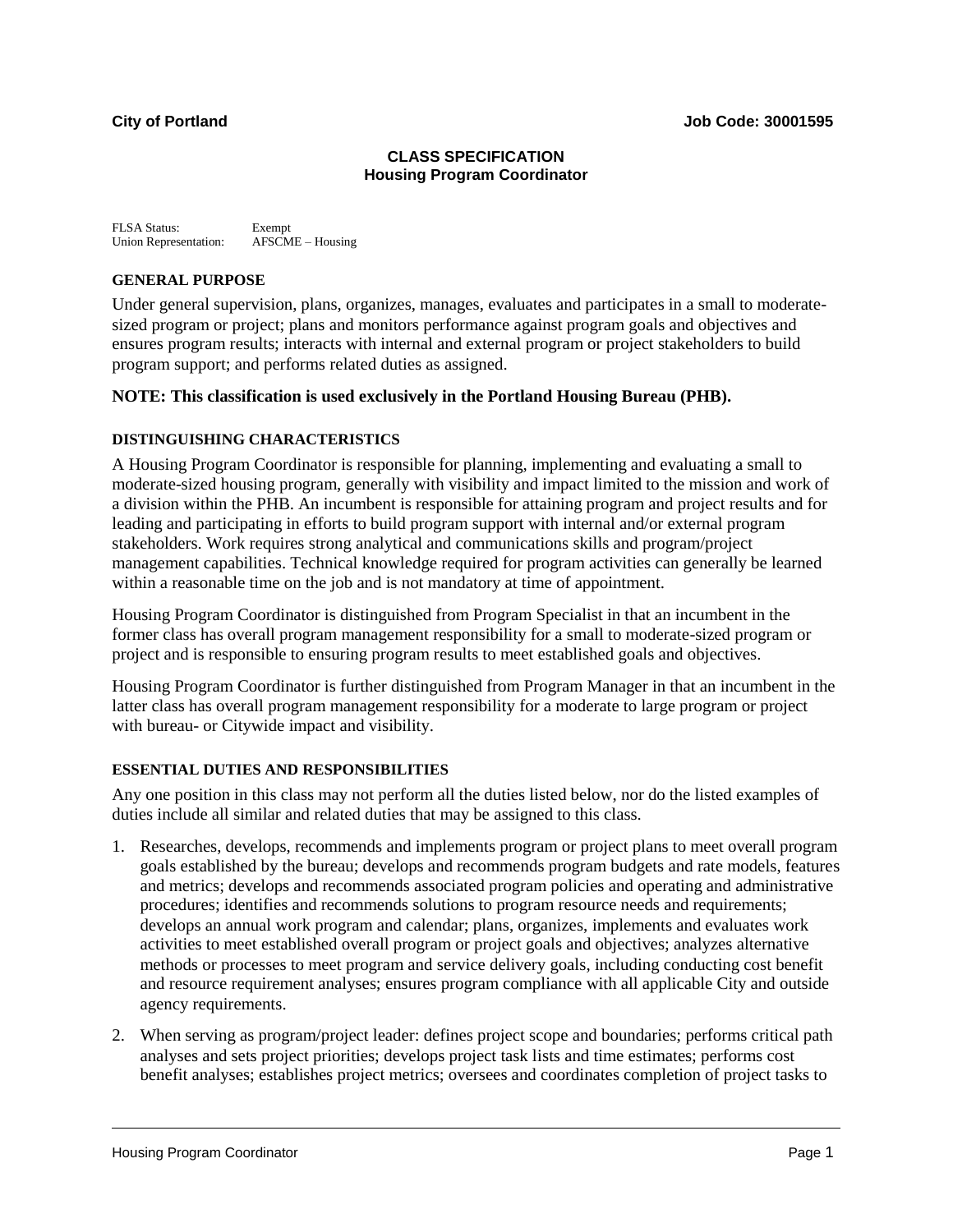meet time, quality and cost expectations; meets with customers to review project status and resolve development/implementation issues.

- 3. Identifies public and private resources to support program objectives; develops proposal and funding applications; drafts requests for proposal, including defining scope of work; participates in evaluating bidder proposals and recommending selection of the successful contractor; drafts required ordinances and other related reports; administers contracts for services and monitors work to ensure contract requirements are met.
- 4. Maintains program data and evaluates program effectiveness; monitors conformance with program budget and other City/grantor requirements; gathers and tracks data on associated City costs for program activities; develops narrative and statistical program performance reports and recommendations.
- 5. Coordinates program services and activities with other bureaus and City offices; develops program partnerships, where applicable, with external agencies and organizations; facilitates development of agreements for multi-agency efforts.
- 6. Plans, develops and conducts program outreach and promotional activities; develops information and outreach materials; plans and conducts program events, including planning and carrying out event/activity logistical arrangements.
- 7. Serves as a technical resource for program information; may lead other staff assigned to the program; provides training and technical assistance to City and other agency staff; provides interpretations of program policies and associated regulations; represents the bureau in meetings with outside agencies regarding program issues.

### **OTHER DUTIES**

- 1. Researches available technologies applicable to program responsibilities; establishes or recommends evaluation criteria and methodologies; plans and conducts pilot tests and documents results; recommends new and enhanced technologies to achieve program goals.
- 2. Provides staff support to and leads and facilitates community-planning processes in areas of assigned responsibility.
- 3. Recruits and coordinates the work of volunteers providing support to program activities.
- 4. Drafts a variety of applications for grant funding, legislative proposals and other program-related materials.
- 5. Coordinates and monitors program/contract compliance of grantee agencies.
- 6. Develops and maintains databases required to manage, integrate and report on program activities.
- 7. Evaluates and organizes complex work procedures and processes.

#### **MINIMUM QUALIFICATIONS**

#### **Knowledge of:**

- 1. Principles, practices and methods of program, administrative and organizational analysis.
- 2. Principles, practices, tools and techniques of program/project planning, budgeting and management.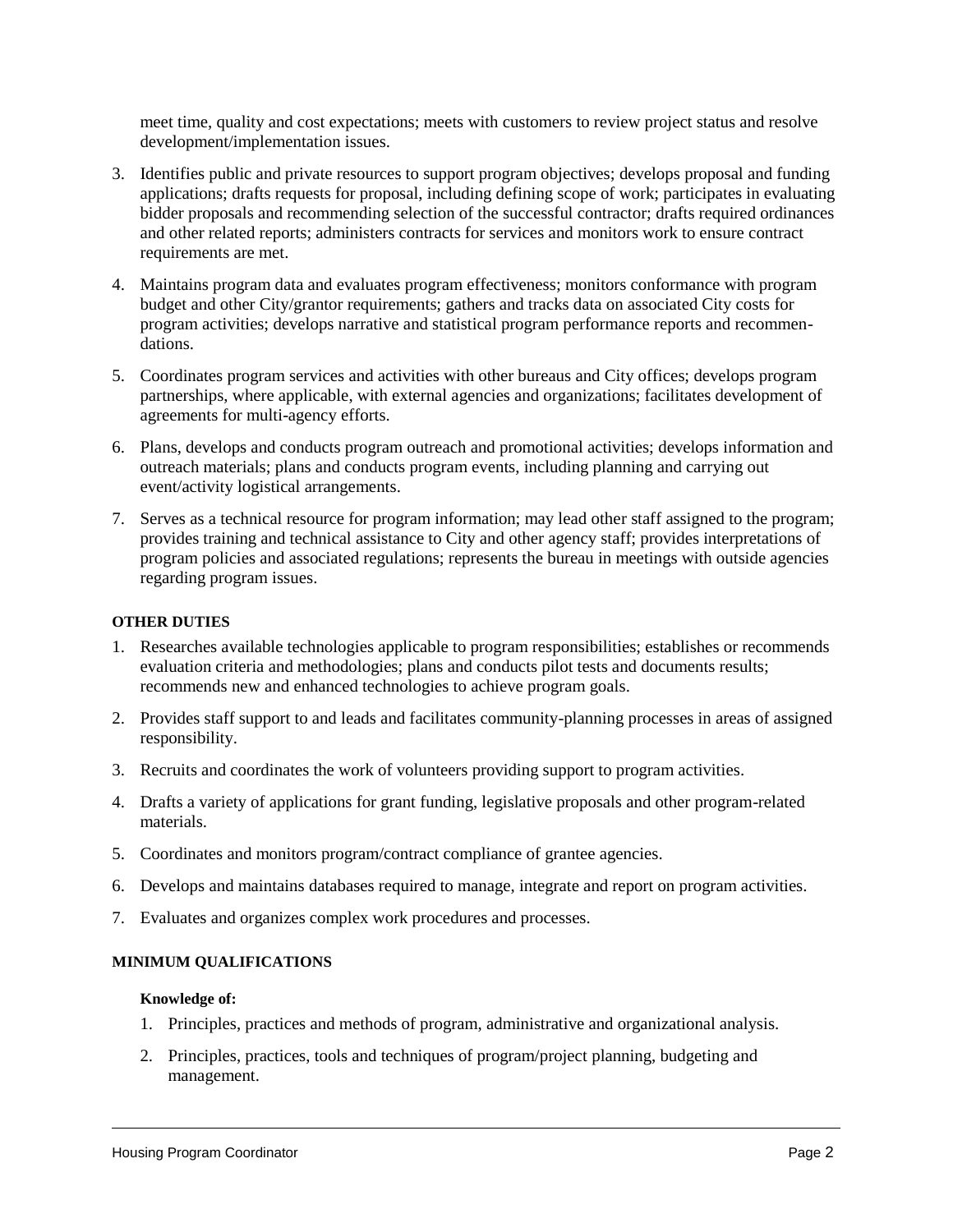- 3. Principles and practices of public administration, including purchasing, contracting and maintenance of public records.
- 4. Principles, practices and methods of municipal budget development and management.
- 5. Federal, state and local laws, regulations and court decisions applicable to assigned areas of responsibility.
- 6. Basic principles and practices of public outreach and involvement, including marketing principles and practices.
- 7. Principles and practices of sound business communication.
- 8. Principles and practices of rate making.

# **Ability to:**

- 1. Analyze difficult program, administrative, operational and organizational objectives and issues, evaluate alternatives and reach sound, logical, fact-based conclusions and recommendations.
- 2. Collect, evaluate and interpret appropriate and applicable data, either in statistical or narrative form.
- 3. Coordinate program activities with multiple stakeholders and facilitate development of agreement and consensus.
- 4. Apply sound, creative problem solving techniques to resolve difficult program issues and problems.
- 5. Understand, interpret, explain and apply laws, regulations, ordinances and policies applicable to program/project responsibilities.
- 6. Understand, interpret and respond to internal and external customer needs and expectations.
- 7. Develop and maintain rate models.
- 8. Prepare clear, concise and comprehensive reports, correspondence and other documents appropriate to the audience.
- 9. Present conclusions and recommendations clearly, logically and persuasively to both internal and external program/project stakeholders.
- 10. Ensure the maintenance of all required files, records and documentation.
- 11. Coordinate and integrate multiple program or project work activities to meet critical deadlines.
- 12. Exercise independent judgment and initiative within established guidelines.
- 13. Exercise tact and diplomacy in dealing with difficult and sensitive people, issues and situations.
- 14. Establish and maintain effective working relationships with bureau managers and staff, staff of other bureaus, representatives of other agencies, the public and others encountered in the course of work.

# **Training and Experience:**

A typical way of obtaining the knowledge, skills and abilities outlined above is graduation from a four-year college or university with a major in public or business administration or a closely related